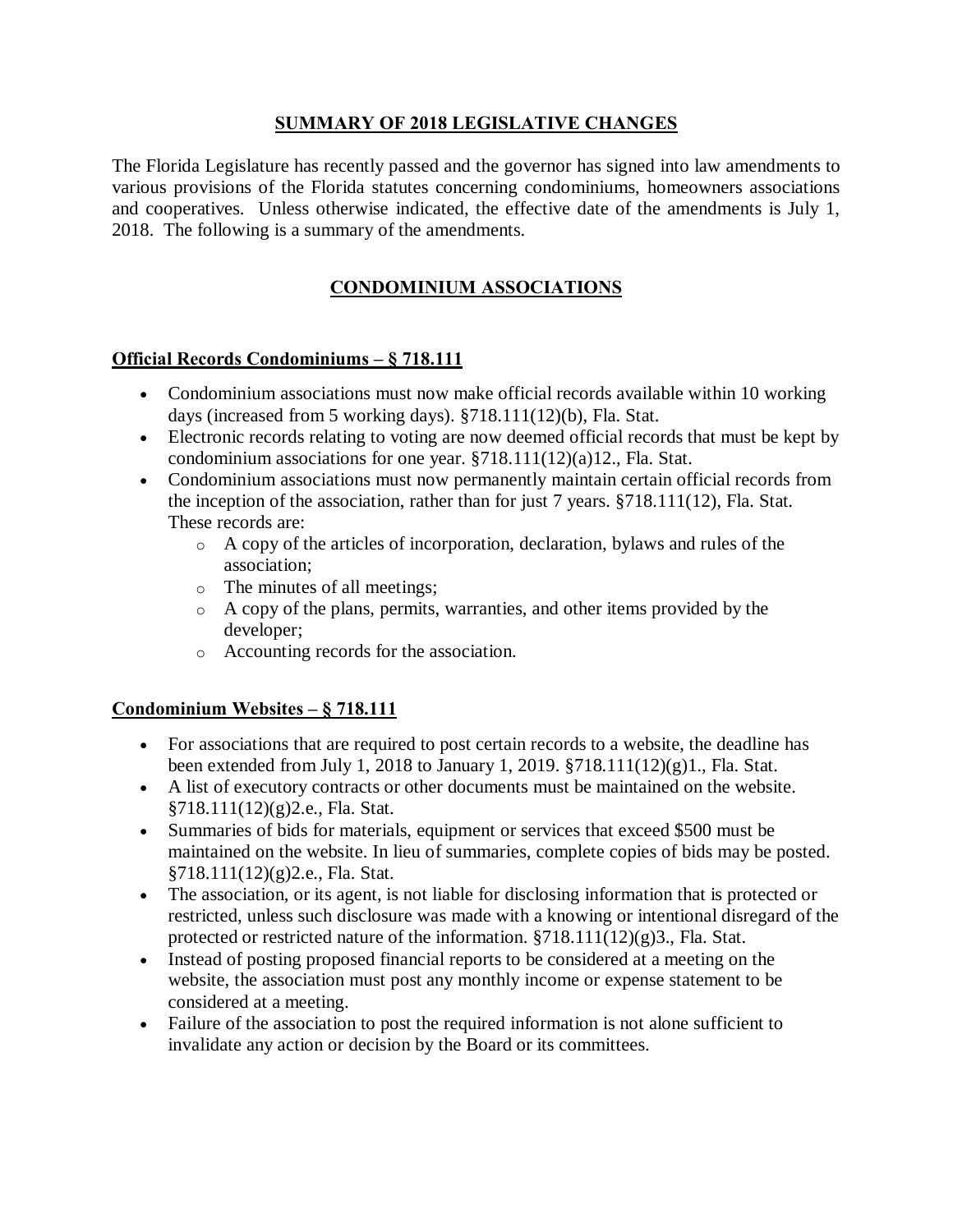## **Condominium Financial Reporting – § 718.111**

· If an owner has submitted a written request to the association to provide a copy of the most recent financial report and the association does not do so within 5 business days, and then fails to provide the Department of Business and Professional Regulation with a copy of such report within the same time frame after the Division is request for such record, the association may not waive the financial reporting requirement for the fiscal year in which the owner is request was made or for the following fiscal year. §718.111(13)(e), Fla. Stat.

## **Notice of Board and Owner Meetings – § 718.112**

- · Condominium associations can adopt rules and procedures for noticing owner meetings and agendas on a website, so long as the time requirement for noticing such meetings is met. Any rule adopted must include a requirement that the electronic notice be sent in the same manner as a notice for a meeting of the members, and must include a hyperlink to the website where the notice is posted. This notice must be sent to all owners who have provided their e-mails as an official record. Associations must still actually post meeting notices on the property. §718.112(2)(c)1., § 718.112(2)(d)3., Fla. Stat.
- · Condominium owners who consent to receiving notices electronically are responsible for removing or bypassing filters that can block receipt of mass e-mails sent to members from the association providing electronic notices. §718.112(2)(d)6., Fla. Stat.

### **Board Members Terms – § 718.112**

· Condominium association board members cannot serve for more than 8 consecutive years, regardless of the directors of term length, unless approved by an affirmative vote of unit owners representing two-thirds of all votes cast in the election, or unless there are not enough eligible candidates to fill the vacancies. §718.112(2)(d)2., Fla. Stat.

### **Condominium Board Member Recall – § 718.112**

- If a recall is facially valid, then the recall of the Board member(s) is effective immediately upon the conclusion of the board meeting.  $\S718.112(2)(i)$ , Fla. Stat.
- If the Board decides that the recall is not facially valid, a unit owner or unit owner representative can challenge the Board & determination on facial validity. §718.112(2)(j)4., Fla. Stat.
- · A recalled Board member may file a petition for arbitration and challenge the facial validity of the written agreement, ballots filed or the substantial compliance with the procedural requirements for the recall. If the arbitrator determines the recall was invalid, then the petitioning board member shall immediately be reinstated and the recall is considered to be null and void. A board member who is successful in challenging a recall is entitled to recover reasonable attorneysø fees and costs from the respondents. The arbitrator may award reasonable attorneys of fees and costs to the respondents if they prevail, if the arbitrator makes a finding that the petitioner is claim is frivolous. §718.112(2)(j)6., Fla. Stat.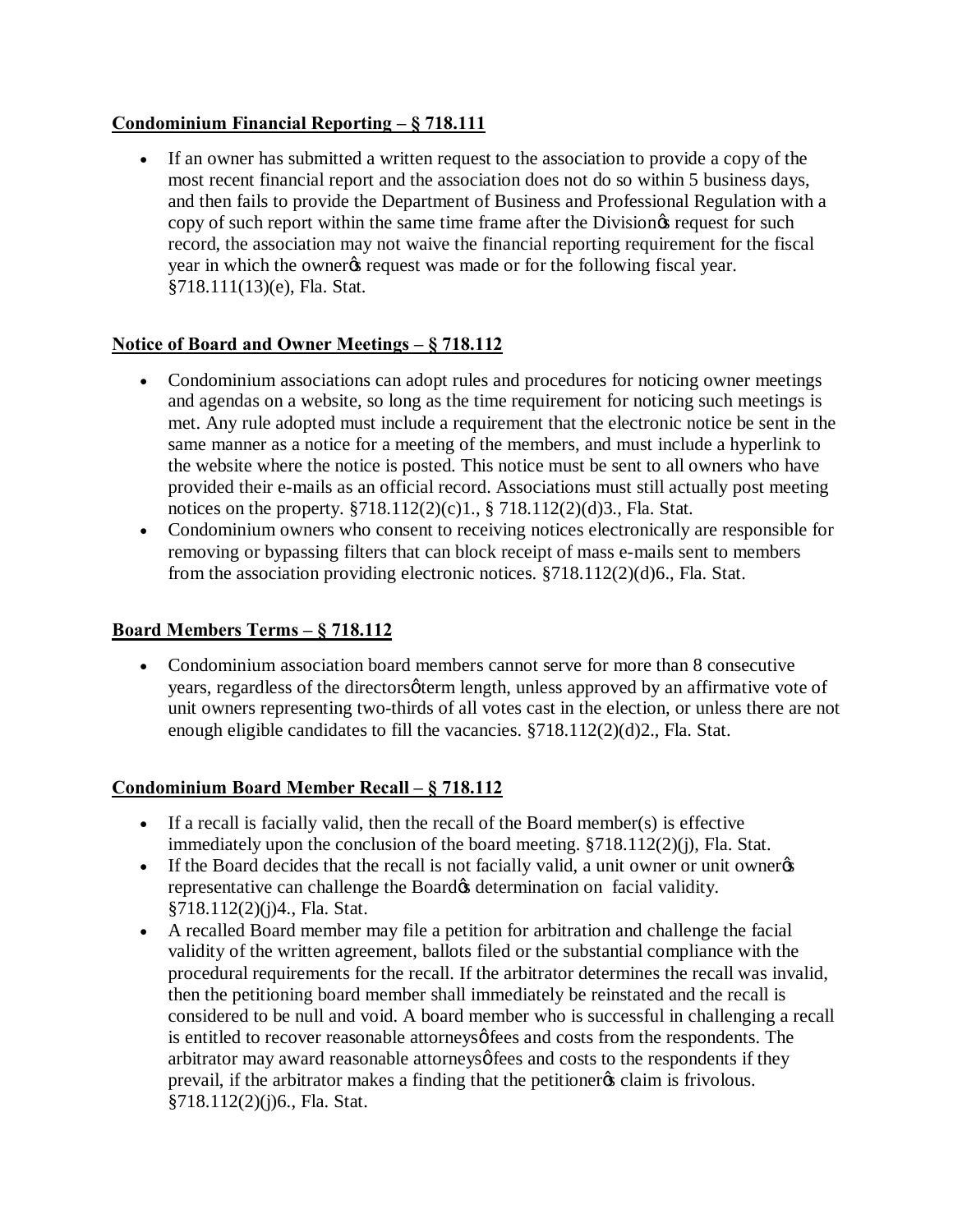# **Alterations or Additions to Condominium Property – § 718.113**

· Provides that approval of 75% of the voting interests must be obtained **before** material alterations or substantial additions to condominium common elements are commenced, unless the condominium is declaration provides otherwise. This restriction applies to condominium associations existing on July 1, 2018. §718.113(2), Fla. Stat.

# **Electric Vehicles in Condominium Associations – § 718.113, § 718.121**

- · Condominium associations may not prohibit a unit owner from installing an electric vehicle charging station within the boundaries of the unit owner is limited common element parking area. The installation is subject to a number of restrictions provided by the statute, such as complying with applicable building codes, separately metering the charging the station to the unit owner, and not causing irreparable damage to the condominium property. §718.113(8), Fla. Stat.
- · The unit owner installing the charging station is responsible for the cost for the installation, operation and maintenance of the charging station, and related hazard and liability insurance. §718.113(8), Fla. Stat.
- · If the unit owner or his successor decides there is no longer a need for the electronic vehicle charging station, such person is responsible for the cost of removal. §718.113(8)(e), Fla. Stat.
- · Labor performed on, or materials furnished for, the installation of an electric vehicle charging station may not be the basis for filing a lien under Part I of Chapter 713, Florida Statutes, against the Association, but such a lien may be filed against the unit owner. §718.121(2), Fla. Stat.

# Fines and Suspensions  $-\frac{6}{5}$  718.303

- · Condominium fining committees are required to have at least three members who are appointed by the board. Committee members cannot be officers, directors, or employees of the association, or be a spouse, parent, child, brother, or sister of an officer, director, or employee of the association. §718.303(3)(b), Fla. Stat.
- · The fine or suspension can only be imposed if the fining committee approves the fine or suspension by a majority vote. §718.303(3)(b), §Fla. Stat.
- Condominium associations must provide written notice of any fine or suspension, by mail or hand delivery, to the unit owner, and, if applicable, to any tenant, licensee, or invitee of the unit owner. §718.303(3)(b), Fla. Stat.
- Any fine levied by the Board and approved by the committee is due within 5 days after the date of the committee meeting at which the fine was approved. §718.303(3)(b), Fla. Stat.

# **COOPERATIVE ASSOCIATIONS**

# **Official Records Cooperatives – § 719.104**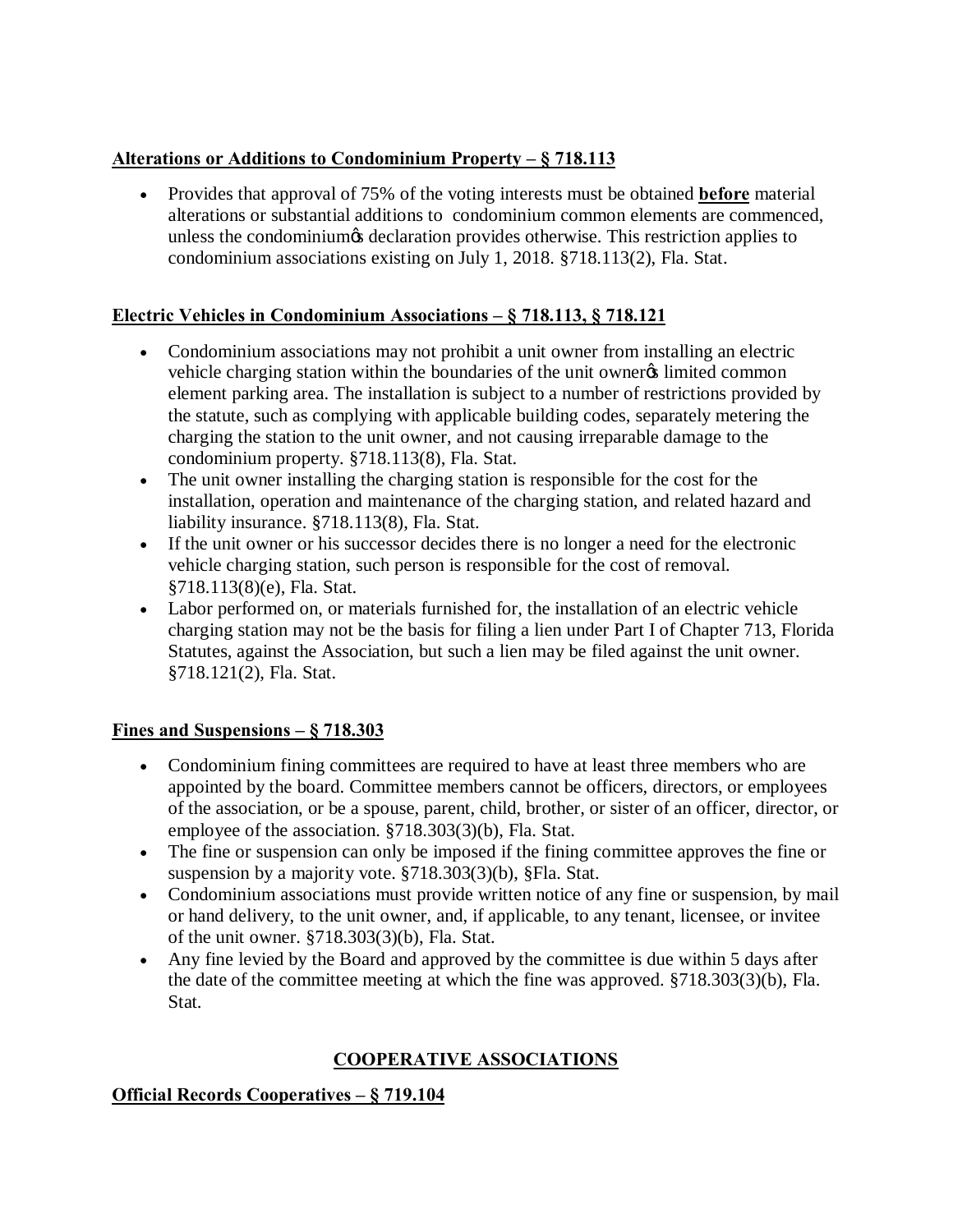- · Cooperative associations must now make official records available within 10 working days (increased from 5 working days). § 719.104(2)(b), Fla. Stat.
- · Electronic records relating to voting are now deemed official records that must be kept by cooperative associations for one year. §719.104(2)(a)10., Fla. Stat.
- · Cooperative associations must now permanently maintain certain official records from the inception of the association, rather than for just 7 years. §719.104(2), Fla. Stat. These records are:
	- o A copy of the articles of incorporation, declaration, bylaws and rules of the association;
	- o The minutes of all meetings;
	- o A copy of the plans, permits, warranties, and other items provided by the developer;
	- o Accounting records for the association.

# **Notice of Board Meetings – § 719.106**

- · Cooperative associations may adopt rules and procedures for noticing owner meetings and agendas on a website, so long as the time requirement for noticing such meetings is met. Any rule adopted must include a requirement that the electronic notice be sent in the same manner as a notice for a meeting of the members, and must include a hyperlink to the website where the notice is posted. This notice must be sent to all owners who have provided their e-mails as an official record. Associations must still actually post meeting notices on the property. § 719.106(1)(c), § 719.106(1)(d), Fla. Stat.
- · Cooperative owners who consent to receiving notices electronically are responsible for removing or bypassing filters that can block receipt of mass e-mails sent to members from the association providing electronic notices. § 719.106(1)(d)3., Fla. Stat.

# **Communications by Cooperative Board Members – § 719.106**

• Members of a board of directors for homeowners pand cooperative associations can use email as a means of communication. However, a board member may not cast a vote upon an association related matter via e-mail. §719.106(1)(c), Fla. Stat.

### **Cooperative Associations' Board Members – § 719.106**

- · A cooperative director or officer is deemed to have abandoned their office if the officer or director is more than 90 days delinquent in payment of any monetary obligation due to the Association.  $\S719.106(1)(m)$ , Fla. Stat.
- In residential cooperatives of more than 10 units, co-owners of a unit may not serve as members on the board at the same time, unless the co-owners own more than one unit, or if there are not enough eligible candidates to fill vacancies on the board. §719.106(1)(a)1., Fla. Stat.

### **Fines and Suspensions – § 719.303**

• Cooperative associations of fining committees are required to have at least three members who are appointed by the board. Committee members cannot be officers, directors, or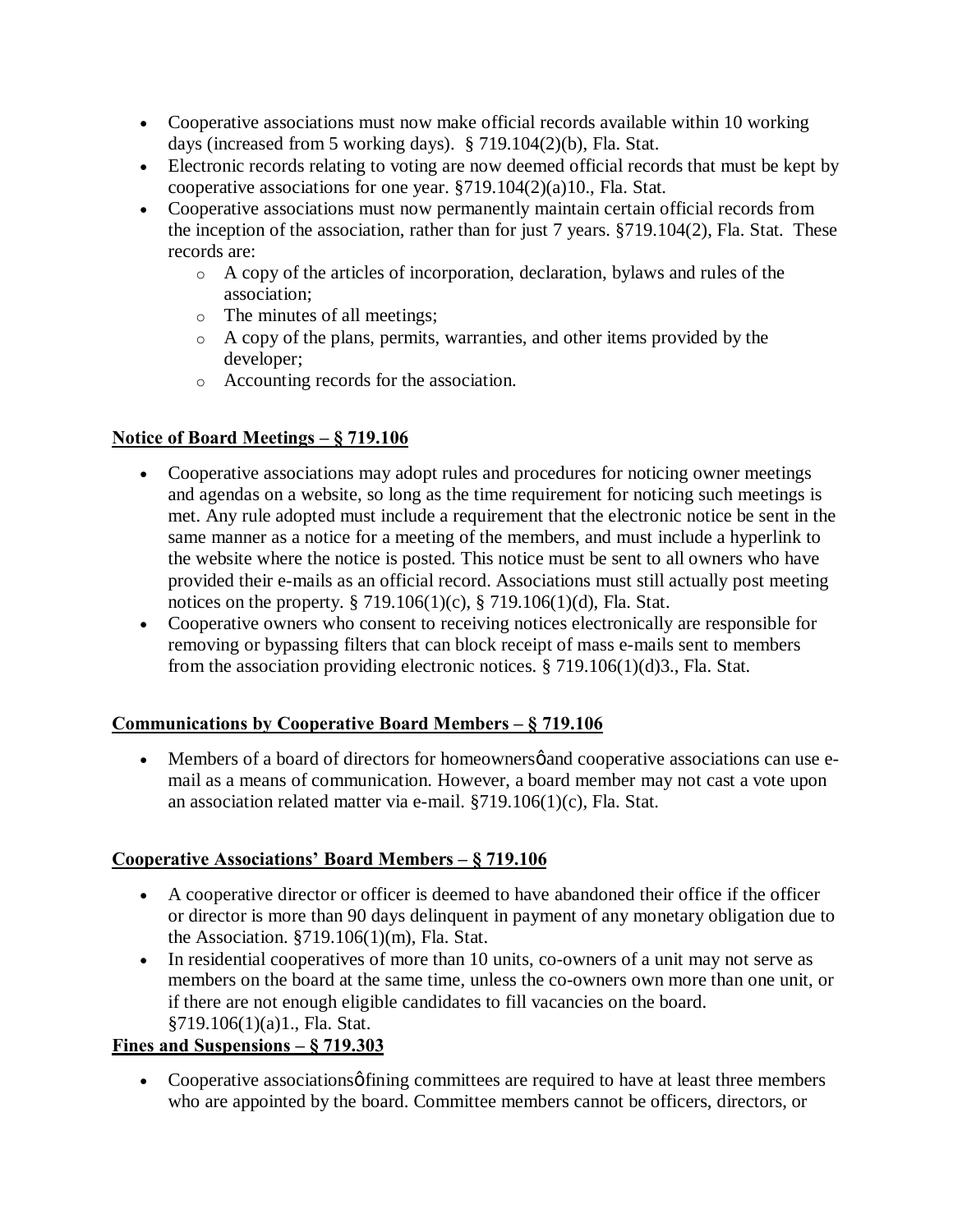employees of the association, or be a spouse, parent, child, brother, or sister of an officer, director, or employee of the association. §719.303(3)(b), Fla. Stat.

- · The fine or suspension can only be imposed if the fining committee approves the fine or suspension by a majority vote. §719.303(3)(b), Fla. Stat.
- · Cooperative associations must provide written notice of any fine or suspension, by mail or hand delivery, to the unit owner, and, if applicable, to any tenant, licensee, or invitee of the unit owner. §719.303(3)(b), Fla. Stat.
- · Any fine levied by the Board and approved by the committee of is due within 5 days after the date of the committee meeting at which the fine was approved. §719.303(3)(b), Fla. Stat.

## **HOMEOWNERS ASSOCIATIONS**

#### **Communications by Homeowners Association Board Members – § 720.303**

• Members of a board of directors for homeowners associations can use e-mail as a means of communication. However, a board member may not cast a vote upon an association related matter via e-mail. §720.303(2)(a), Fla. Stat.

### **Notices – § 720.303**

· Homeowner associations can now give notice by electronic transmission to parcel owners who have provided written consent and an e-mail address or fax number for such purpose. §720.303(2)(c)1.

### **Fines and Suspensions – § 720.305**

• Any fine levied by the Board and approved by the committee of an HOA, is due within 5 days after the date of the committee meeting at which the fine was approved. §718.303(3)(b), §719.303(3n)(b), §720.305(2)(b), Fla. Stat.

#### **Amendments – § 720.306**

- · A proposal to amend the governing documents must contain the full text of the provision to be amended. Proposed new language must be underlined and proposed deleted language must be stricken. §720.306(1)(e), Fla. Stat.
- · Notices required in connection with proposed amendments must be mailed or delivered to the address identified as the parcel owner<sub>f</sub> mailing address on the property appraiser website for the county in which the property is located, or electronically transmitted in a manner authorized by the association if the parcel owner has consented, in writing, to receive notice by electronic transmission.  $\S 720.306(1)(g)$ , Fla. Stat.

### **Elections – § 720.306**